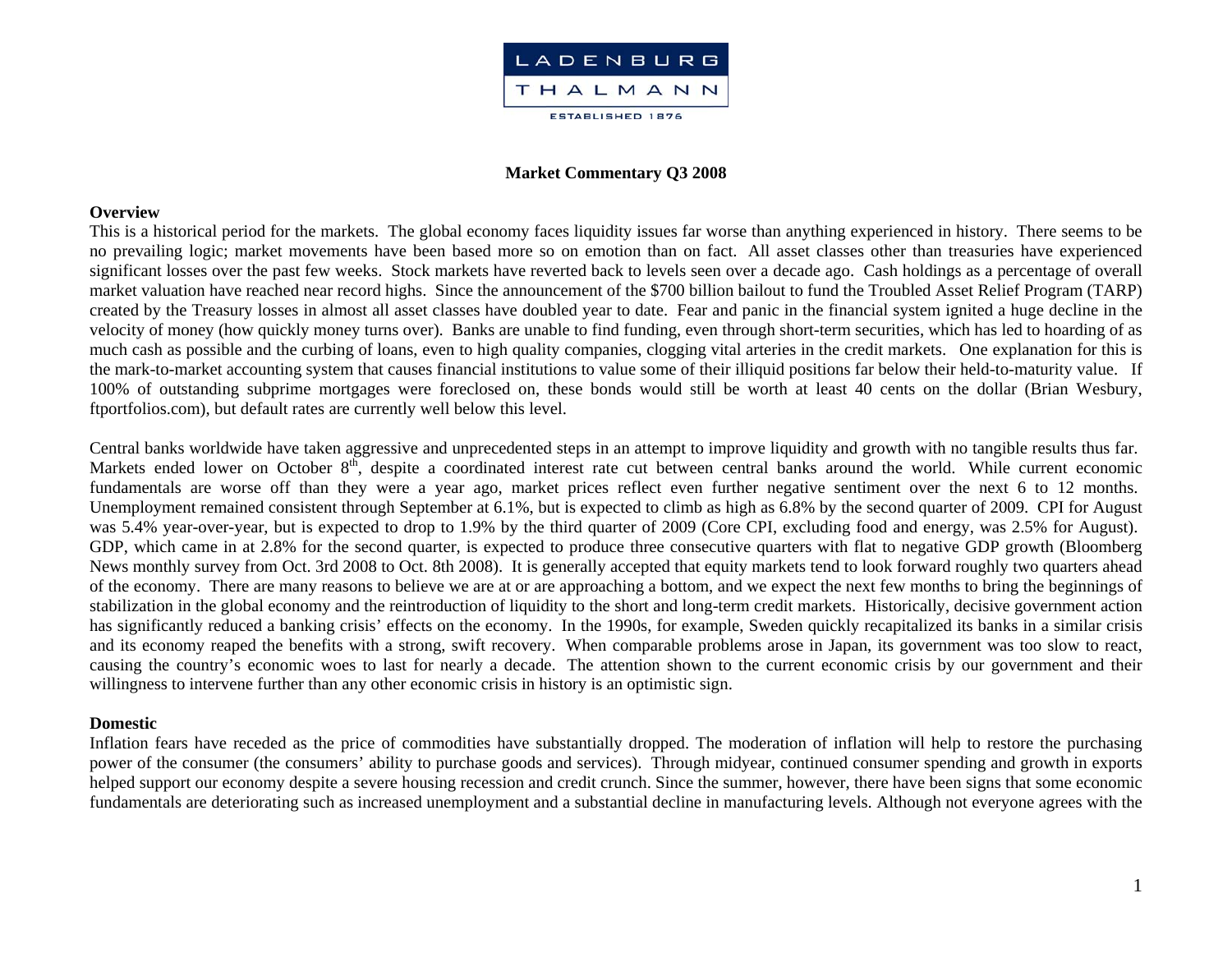recent actions taken by the FED, (expanding monetary and fiscal policy, and greater regulation) they will likely help foster financial stability which will lead to increased confidence among the financial institutions, reaccelerate lending which will ultimately spur economic growth.

# **Developed & Emerging Foreign Markets**

Midway through 2008 international developed and emerging markets were on par with domestic equities, all down approximately 10-12% for the year. This was a very positive sign as these asset classes tend to outperform their domestic counterparts in bull markets. Things began to change in the third quarter where the S&P 500 returned -8.37% while international developed and emerging market equities returned -20.56% and -26.95% respectively. The third quarter is when the credit crisis truly became a global issue. Historically, we have come to expect underperformance in these asset classes during bear markets, but many economists believed these economies to be decoupled from our own and insulated from a US credit crisis. While developed and emerging foreign economies may be much more capable of sustaining decreased export growth than in the past, it is clear that they are still as dependent on capital and liquidity as ever. These markets have traditionally rebounded much stronger than domestic equities when market cycles turn from bear to bull.

## **Real Estate**

U.S. home owners have seen a massive correction in home prices over the last year with nearly one in six homeowners owing more for a mortgage then the current value of their home. Our exposure to real estate, however, is through the commercial space; regional malls, industrial/office space, residential apartments, shopping centers and healthcare which has not been as severely impacted as the residential market. Year to date, our real estate funds, which were the worst performing asset class in 2007 are outperforming the overall market. Commercial real estate, however, is not immune to the issues related to the credit and housing problems and therefore, will slow as the rest of the economy suffers. For instance, office space vacancy rates have been growing at the fastest pace since 9/11 as bankruptcies and layoffs have been on the rise. Historically, this asset class has been extremely profitable and we continue to hold a small allocation in domestic REITs due to their attractive yields and low correlation to stock and bond markets.

## **Alternative Investments**

Natural Resources - When the credit crisis erupted in the US, natural resources prices were pushed higher due to strong growth in the emerging markets, a weakening US dollar (partially caused by numerous interest rate cuts), and speculative demand by investors. In recent months, however, escalating fears of a global economic recession coupled with a strengthening US dollar has resulted in a massive pullback in the price of natural resources. Prices may continue to fall in the near future, but it is important to note that we still believe natural resources are in the midst of a secular bull market. The demand for raw materials and energy will not go away and as the economy begins to recover, energy demand will be restored and prices will move upward once again.

Managed Futures - The Rydex Managed Futures fund has added stability during the most volatile time in market history. For the month of September this fund outperformed the S&P 500 (total return) by 11.74%. The fund did not perform within expectations just after its inclusion to LAMP in July. Its initial dip was caused by a significant shift in momentum within commodities markets. Since then it has acted as a buoy for our portfolios over the past couple weeks. This fund is built to follow trends and is weakest when trends shift quickly and significantly. New trends have formed in the commodities and currencies markets and Rydex has done a very good job of taking advantage of these newly formed trends.